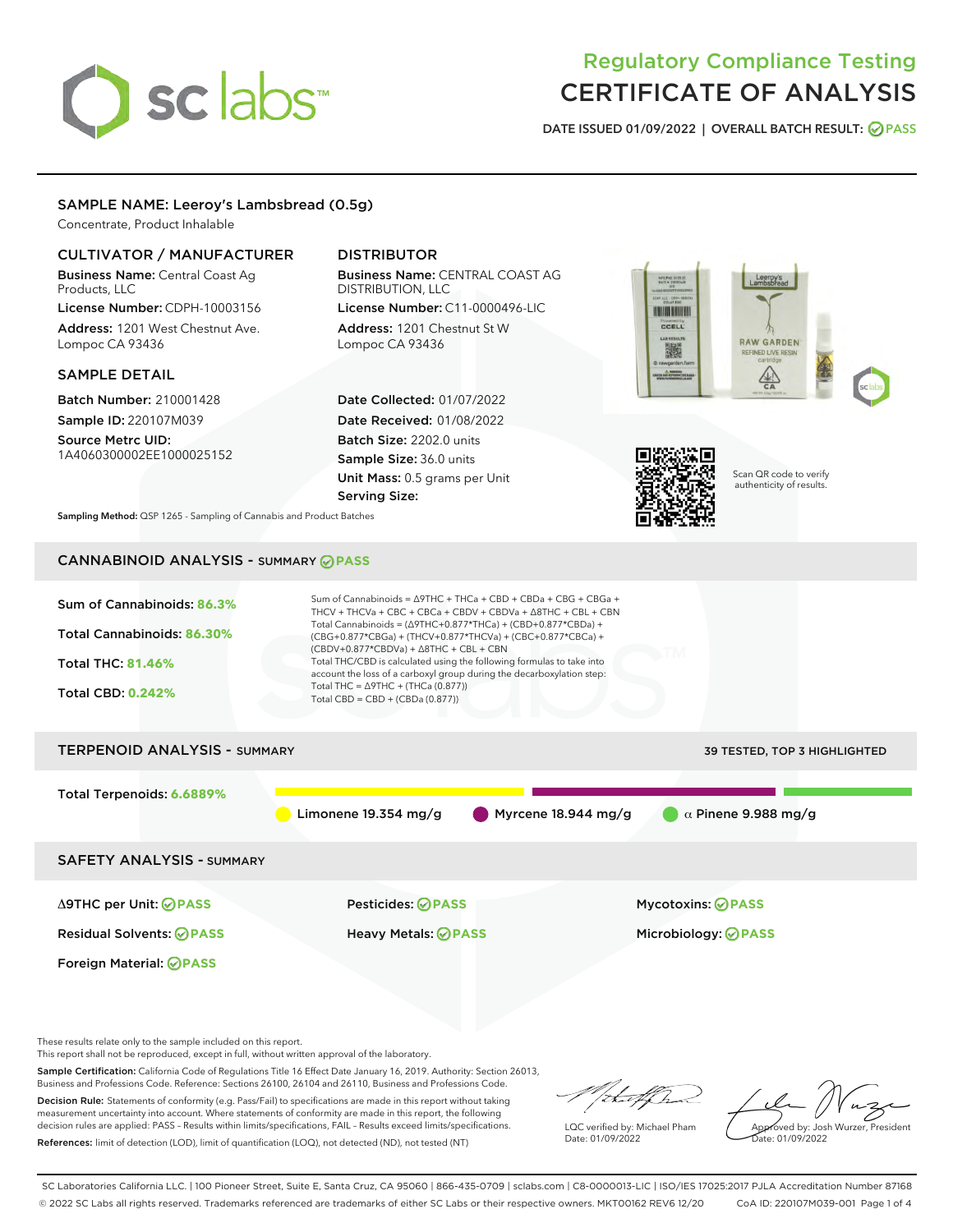



LEEROY'S LAMBSBREAD (0.5G) | DATE ISSUED 01/09/2022 | OVERALL BATCH RESULT: @ PASS

### CANNABINOID TEST RESULTS - 01/08/2022 2 PASS

Tested by high-performance liquid chromatography with diode-array detection (HPLC-DAD). **Method:** QSP 1157 - Analysis of Cannabinoids by HPLC-DAD

#### TOTAL CANNABINOIDS: **86.30%**

Total Cannabinoids (Total THC) + (Total CBD) + (Total CBG) + (Total THCV) + (Total CBC) + (Total CBDV) + ∆8THC + CBL + CBN

TOTAL THC: **81.46%** Total THC (∆9THC+0.877\*THCa)

TOTAL CBD: **0.242%**

Total CBD (CBD+0.877\*CBDa)

TOTAL CBG: 3.521% Total CBG (CBG+0.877\*CBGa)

TOTAL THCV: 0.52% Total THCV (THCV+0.877\*THCVa)

TOTAL CBC: ND Total CBC (CBC+0.877\*CBCa)

TOTAL CBDV: ND Total CBDV (CBDV+0.877\*CBDVa)

| <b>COMPOUND</b>  | LOD/LOQ<br>(mg/g)          | <b>MEASUREMENT</b><br><b>UNCERTAINTY</b><br>(mg/g) | <b>RESULT</b><br>(mg/g) | <b>RESULT</b><br>(%) |
|------------------|----------------------------|----------------------------------------------------|-------------------------|----------------------|
| <b>A9THC</b>     | 0.06 / 0.26                | ±28.022                                            | 814.60                  | 81.460               |
| <b>CBG</b>       | 0.06/0.19                  | ±1.387                                             | 35.21                   | 3.521                |
| <b>THCV</b>      | 0.1/0.2                    | ±0.26                                              | 5.2                     | 0.52                 |
| <b>CBN</b>       | 0.1/0.3                    | ±0.19                                              | 2.9                     | 0.29                 |
| $\triangle$ 8THC | 0.1/0.4                    | ±0.22                                              | 2.7                     | 0.27                 |
| <b>CBD</b>       | 0.07/0.29                  | ±0.112                                             | 2.42                    | 0.242                |
| <b>THCa</b>      | 0.05/0.14                  | N/A                                                | <b>ND</b>               | <b>ND</b>            |
| <b>THCVa</b>     | 0.07/0.20                  | N/A                                                | <b>ND</b>               | <b>ND</b>            |
| <b>CBDa</b>      | 0.02/0.19                  | N/A                                                | <b>ND</b>               | <b>ND</b>            |
| <b>CBDV</b>      | 0.04 / 0.15                | N/A                                                | <b>ND</b>               | <b>ND</b>            |
| <b>CBDVa</b>     | 0.03/0.53                  | N/A                                                | <b>ND</b>               | <b>ND</b>            |
| <b>CBGa</b>      | 0.1/0.2                    | N/A                                                | <b>ND</b>               | <b>ND</b>            |
| <b>CBL</b>       | 0.06 / 0.24                | N/A                                                | <b>ND</b>               | <b>ND</b>            |
| <b>CBC</b>       | 0.2 / 0.5                  | N/A                                                | <b>ND</b>               | <b>ND</b>            |
| <b>CBCa</b>      | 0.07 / 0.28                | N/A                                                | <b>ND</b>               | <b>ND</b>            |
|                  | <b>SUM OF CANNABINOIDS</b> |                                                    | $863.0$ mg/g            | 86.3%                |

#### **UNIT MASS: 0.5 grams per Unit**

| ∆9THC per Unit                         | 1120 per-package limit | 407.30 mg/unit  | <b>PASS</b> |
|----------------------------------------|------------------------|-----------------|-------------|
| <b>Total THC per Unit</b>              |                        | 407.30 mg/unit  |             |
| <b>CBD</b> per Unit                    |                        | $1.21$ mg/unit  |             |
| <b>Total CBD per Unit</b>              |                        | $1.21$ mg/unit  |             |
| <b>Sum of Cannabinoids</b><br>per Unit |                        | 431.5 mg/unit   |             |
| <b>Total Cannabinoids</b><br>per Unit  |                        | $431.5$ mg/unit |             |

| <b>COMPOUND</b>         | LOD/LOQ<br>(mg/g) | <b>MEASUREMENT</b><br><b>UNCERTAINTY</b><br>(mg/g) | <b>RESULT</b><br>(mg/g)                         | <b>RESULT</b><br>$(\%)$ |
|-------------------------|-------------------|----------------------------------------------------|-------------------------------------------------|-------------------------|
| Limonene                | 0.005 / 0.016     | ±0.2768                                            | 19.354                                          | 1.9354                  |
| Myrcene                 | 0.008 / 0.025     | ±0.2444                                            | 18.944                                          | 1.8944                  |
| $\alpha$ Pinene         | 0.005 / 0.017     | ±0.0859                                            | 9.988                                           | 0.9988                  |
| β Pinene                | 0.004 / 0.014     | ±0.0721                                            | 6.267                                           | 0.6267                  |
| $\upbeta$ Caryophyllene | 0.004 / 0.012     | ±0.1595                                            | 4.480                                           | 0.4480                  |
| Linalool                | 0.009 / 0.032     | ±0.0612                                            | 1.611                                           | 0.1611                  |
| Terpinolene             | 0.008 / 0.026     | ±0.0267                                            | 1.302                                           | 0.1302                  |
| Terpineol               | 0.016 / 0.055     | ±0.0725                                            | 1.181                                           | 0.1181                  |
| $\alpha$ Humulene       | 0.009/0.029       | ±0.0348                                            | 1.084                                           | 0.1084                  |
| Fenchol                 | 0.010 / 0.034     | ±0.0290                                            | 0.749                                           | 0.0749                  |
| Ocimene                 | 0.011 / 0.038     | ±0.0185                                            | 0.576                                           | 0.0576                  |
| Camphene                | 0.005 / 0.015     | ±0.0052                                            | 0.451                                           | 0.0451                  |
| trans-β-Farnesene       | 0.008 / 0.025     | ±0.0091                                            | 0.257                                           | 0.0257                  |
| Valencene               | 0.009 / 0.030     | ±0.0115                                            | 0.167                                           | 0.0167                  |
| Borneol                 | 0.005 / 0.016     | ±0.0061                                            | 0.145                                           | 0.0145                  |
| Fenchone                | 0.009 / 0.028     | ±0.0018                                            | 0.062                                           | 0.0062                  |
| $\alpha$ Phellandrene   | 0.006 / 0.020     | ±0.0008                                            | 0.060                                           | 0.0060                  |
| $\gamma$ Terpinene      | 0.006 / 0.018     | ±0.0008                                            | 0.047                                           | 0.0047                  |
| $\alpha$ Terpinene      | 0.005 / 0.017     | ±0.0007                                            | 0.045                                           | 0.0045                  |
| <b>3 Carene</b>         | 0.005 / 0.018     | ±0.0006                                            | 0.042                                           | 0.0042                  |
| Nerolidol               | 0.009 / 0.028     | ±0.0025                                            | 0.039                                           | 0.0039                  |
| Sabinene Hydrate        | 0.006 / 0.022     | ±0.0010                                            | 0.025                                           | 0.0025                  |
| Geraniol                | 0.002 / 0.007     | ±0.0006                                            | 0.013                                           | 0.0013                  |
| Nerol                   | 0.003 / 0.011     | N/A                                                | <loq< th=""><th><loq< th=""></loq<></th></loq<> | <loq< th=""></loq<>     |
| Citronellol             | 0.003 / 0.010     | N/A                                                | <loq< th=""><th><loq< th=""></loq<></th></loq<> | <loq< th=""></loq<>     |
| Caryophyllene<br>Oxide  | 0.010/0.033       | N/A                                                | <loq< th=""><th><loq< th=""></loq<></th></loq<> | <loq< th=""></loq<>     |
| Guaiol                  | 0.009 / 0.030     | N/A                                                | <loq< th=""><th><loq< th=""></loq<></th></loq<> | <loq< th=""></loq<>     |
| $\alpha$ Bisabolol      | 0.008 / 0.026     | N/A                                                | <loq< th=""><th><loq< th=""></loq<></th></loq<> | <loq< th=""></loq<>     |
| Sabinene                | 0.004 / 0.014     | N/A                                                | ND                                              | <b>ND</b>               |
| p-Cymene                | 0.005 / 0.016     | N/A                                                | <b>ND</b>                                       | <b>ND</b>               |
| Eucalyptol              | 0.006 / 0.018     | N/A                                                | ND                                              | ND                      |
| (-)-Isopulegol          | 0.005 / 0.016     | N/A                                                | ND                                              | ND                      |
| Camphor                 | 0.006 / 0.019     | N/A                                                | ND                                              | <b>ND</b>               |
| Isoborneol              | 0.004 / 0.012     | N/A                                                | ND                                              | <b>ND</b>               |
| Menthol                 | 0.008 / 0.025     | N/A                                                | ND                                              | ND                      |
| R-(+)-Pulegone          | 0.003 / 0.011     | N/A                                                | ND                                              | ND                      |
| <b>Geranyl Acetate</b>  | 0.004 / 0.014     | N/A                                                | ND                                              | <b>ND</b>               |
| $\alpha$ Cedrene        | 0.005 / 0.016     | N/A                                                | ND                                              | ND                      |
| Cedrol                  | 0.008 / 0.027     | N/A                                                | ND                                              | <b>ND</b>               |

TOTAL TERPENOIDS 66.889 mg/g 6.6889%

SC Laboratories California LLC. | 100 Pioneer Street, Suite E, Santa Cruz, CA 95060 | 866-435-0709 | sclabs.com | C8-0000013-LIC | ISO/IES 17025:2017 PJLA Accreditation Number 87168 © 2022 SC Labs all rights reserved. Trademarks referenced are trademarks of either SC Labs or their respective owners. MKT00162 REV6 12/20 CoA ID: 220107M039-001 Page 2 of 4

# TERPENOID TEST RESULTS - 01/09/2022

Terpene analysis utilizing gas chromatography-flame ionization detection (GC-FID). **Method:** QSP 1192 - Analysis of Terpenoids by GC-FID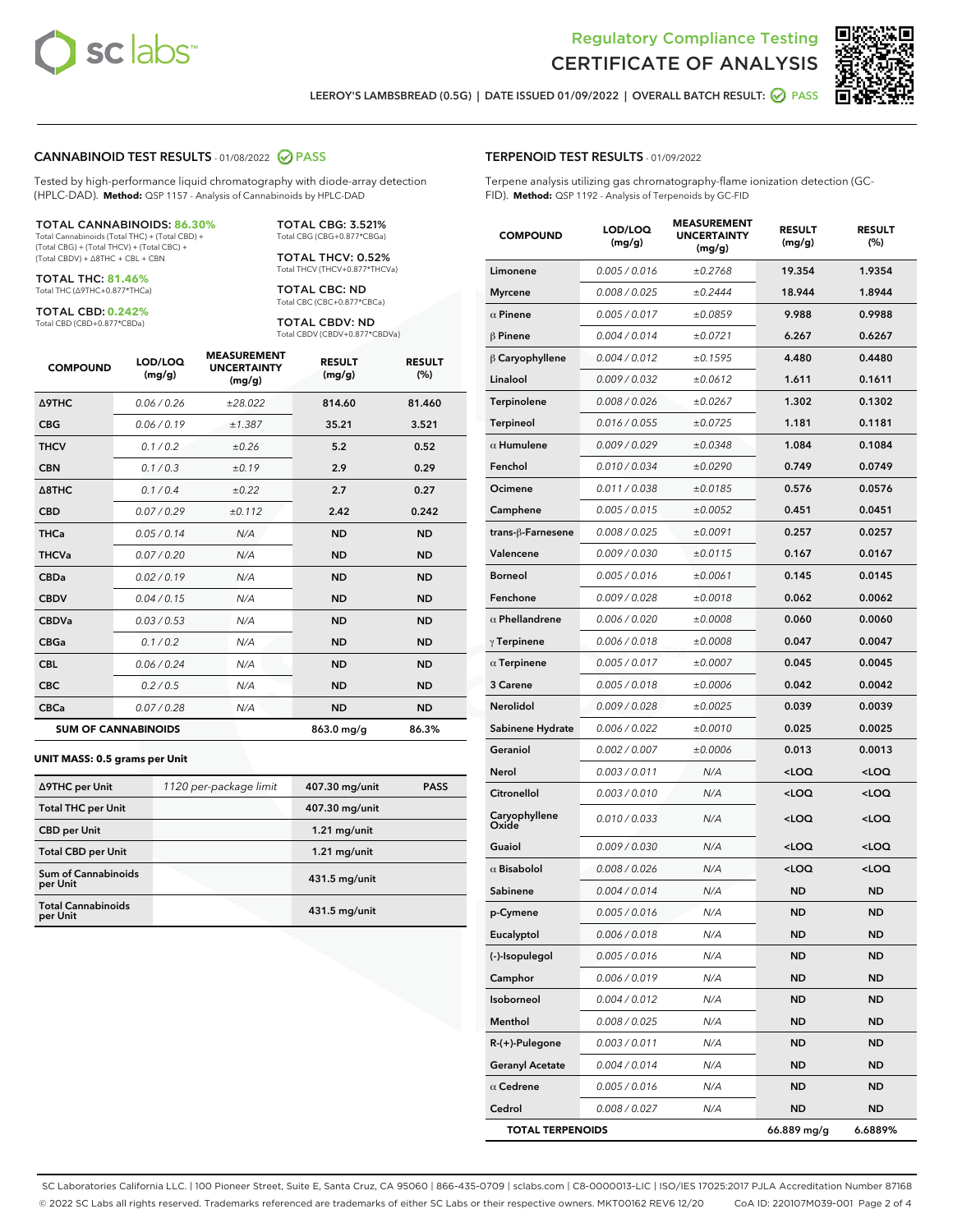



LEEROY'S LAMBSBREAD (0.5G) | DATE ISSUED 01/09/2022 | OVERALL BATCH RESULT: **⊘** PASS

# CATEGORY 1 PESTICIDE TEST RESULTS - 01/09/2022 2 PASS

Pesticide and plant growth regulator analysis utilizing high-performance liquid chromatography-mass spectrometry (HPLC-MS) or gas chromatography-mass spectrometry (GC-MS). \*GC-MS utilized where indicated. **Method:** QSP 1212 - Analysis of Pesticides and Mycotoxins by LC-MS or QSP 1213 - Analysis of Pesticides by GC-MS

| <b>COMPOUND</b>             | LOD/LOQ<br>$(\mu g/g)$ | <b>ACTION</b><br>LIMIT<br>$(\mu g/g)$ | <b>MEASUREMENT</b><br><b>UNCERTAINTY</b><br>$(\mu g/g)$ | <b>RESULT</b><br>$(\mu g/g)$ | <b>RESULT</b> |
|-----------------------------|------------------------|---------------------------------------|---------------------------------------------------------|------------------------------|---------------|
| <b>Aldicarb</b>             | 0.03/0.08              | $\ge$ LOD                             | N/A                                                     | <b>ND</b>                    | <b>PASS</b>   |
| Carbofuran                  | 0.02 / 0.05            | $>$ LOD                               | N/A                                                     | <b>ND</b>                    | <b>PASS</b>   |
| Chlordane*                  | 0.03 / 0.08            | $\ge$ LOD                             | N/A                                                     | <b>ND</b>                    | <b>PASS</b>   |
| Chlorfenapyr*               | 0.03/0.10              | $\ge$ LOD                             | N/A                                                     | <b>ND</b>                    | <b>PASS</b>   |
| Chlorpyrifos                | 0.02 / 0.06            | $\ge$ LOD                             | N/A                                                     | <b>ND</b>                    | <b>PASS</b>   |
| Coumaphos                   | 0.02 / 0.07            | $\ge$ LOD                             | N/A                                                     | <b>ND</b>                    | <b>PASS</b>   |
| Daminozide                  | 0.02/0.07              | $>$ LOD                               | N/A                                                     | <b>ND</b>                    | <b>PASS</b>   |
| <b>DDVP</b><br>(Dichlorvos) | 0.03/0.09              | $\geq$ LOD                            | N/A                                                     | <b>ND</b>                    | <b>PASS</b>   |
| <b>Dimethoate</b>           | 0.03 / 0.08            | $\ge$ LOD                             | N/A                                                     | <b>ND</b>                    | <b>PASS</b>   |
| Ethoprop(hos)               | 0.03/0.10              | $\geq$ LOD                            | N/A                                                     | <b>ND</b>                    | <b>PASS</b>   |
| Etofenprox                  | 0.02/0.06              | $>$ LOD                               | N/A                                                     | <b>ND</b>                    | <b>PASS</b>   |
| Fenoxycarb                  | 0.03 / 0.08            | $\geq$ LOD                            | N/A                                                     | <b>ND</b>                    | <b>PASS</b>   |
| Fipronil                    | 0.03/0.08              | $\ge$ LOD                             | N/A                                                     | <b>ND</b>                    | <b>PASS</b>   |
| Imazalil                    | 0.02 / 0.06            | $\ge$ LOD                             | N/A                                                     | <b>ND</b>                    | <b>PASS</b>   |
| Methiocarb                  | 0.02 / 0.07            | $\ge$ LOD                             | N/A                                                     | <b>ND</b>                    | <b>PASS</b>   |
| Methyl<br>parathion         | 0.03/0.10              | $\ge$ LOD                             | N/A                                                     | <b>ND</b>                    | <b>PASS</b>   |
| <b>Mevinphos</b>            | 0.03/0.09              | $>$ LOD                               | N/A                                                     | <b>ND</b>                    | <b>PASS</b>   |
| Paclobutrazol               | 0.02 / 0.05            | $\ge$ LOD                             | N/A                                                     | <b>ND</b>                    | <b>PASS</b>   |
| Propoxur                    | 0.03/0.09              | $\ge$ LOD                             | N/A                                                     | <b>ND</b>                    | <b>PASS</b>   |
| Spiroxamine                 | 0.03 / 0.08            | $\ge$ LOD                             | N/A                                                     | <b>ND</b>                    | <b>PASS</b>   |
| Thiacloprid                 | 0.03/0.10              | $\geq$ LOD                            | N/A                                                     | <b>ND</b>                    | <b>PASS</b>   |
|                             |                        |                                       |                                                         |                              |               |

### CATEGORY 2 PESTICIDE TEST RESULTS - 01/09/2022 2 PASS

| <b>COMPOUND</b>          | LOD/LOO<br>$(\mu g/g)$ | <b>ACTION</b><br>LIMIT<br>$(\mu g/g)$ | <b>MEASUREMENT</b><br><b>UNCERTAINTY</b><br>$(\mu g/g)$ | <b>RESULT</b><br>$(\mu g/g)$ | <b>RESULT</b> |
|--------------------------|------------------------|---------------------------------------|---------------------------------------------------------|------------------------------|---------------|
| Abamectin                | 0.03/0.10              | 0.1                                   | N/A                                                     | <b>ND</b>                    | <b>PASS</b>   |
| Acephate                 | 0.02/0.07              | 0.1                                   | N/A                                                     | <b>ND</b>                    | <b>PASS</b>   |
| Acequinocyl              | 0.02/0.07              | 0.1                                   | N/A                                                     | <b>ND</b>                    | <b>PASS</b>   |
| Acetamiprid              | 0.02/0.05              | 0.1                                   | N/A                                                     | <b>ND</b>                    | <b>PASS</b>   |
| Azoxystrobin             | 0.02/0.07              | 0.1                                   | N/A                                                     | <b>ND</b>                    | <b>PASS</b>   |
| <b>Bifenazate</b>        | 0.01/0.04              | 0.1                                   | N/A                                                     | <b>ND</b>                    | <b>PASS</b>   |
| <b>Bifenthrin</b>        | 0.02 / 0.05            | 3                                     | N/A                                                     | <b>ND</b>                    | <b>PASS</b>   |
| <b>Boscalid</b>          | 0.03/0.09              | 0.1                                   | N/A                                                     | <b>ND</b>                    | <b>PASS</b>   |
| Captan                   | 0.19/0.57              | 0.7                                   | N/A                                                     | <b>ND</b>                    | <b>PASS</b>   |
| Carbaryl                 | 0.02/0.06              | 0.5                                   | N/A                                                     | <b>ND</b>                    | <b>PASS</b>   |
| Chlorantranilip-<br>role | 0.04/0.12              | 10                                    | N/A                                                     | <b>ND</b>                    | <b>PASS</b>   |
| Clofentezine             | 0.03/0.09              | 0.1                                   | N/A                                                     | <b>ND</b>                    | <b>PASS</b>   |

| <b>COMPOUND</b>               | LOD/LOQ<br>(µg/g) | <b>ACTION</b><br><b>LIMIT</b><br>$(\mu g/g)$ | <b>MEASUREMENT</b><br><b>UNCERTAINTY</b><br>$(\mu g/g)$ | <b>RESULT</b><br>(µg/g) | <b>RESULT</b> |
|-------------------------------|-------------------|----------------------------------------------|---------------------------------------------------------|-------------------------|---------------|
| Cyfluthrin                    | 0.12 / 0.38       | $\overline{2}$                               | N/A                                                     | <b>ND</b>               | <b>PASS</b>   |
| Cypermethrin                  | 0.11 / 0.32       | 1                                            | N/A                                                     | <b>ND</b>               | <b>PASS</b>   |
| Diazinon                      | 0.02 / 0.05       | 0.1                                          | N/A                                                     | <b>ND</b>               | <b>PASS</b>   |
| Dimethomorph                  | 0.03/0.09         | $\overline{2}$                               | N/A                                                     | <b>ND</b>               | <b>PASS</b>   |
| Etoxazole                     | 0.02 / 0.06       | 0.1                                          | N/A                                                     | <b>ND</b>               | <b>PASS</b>   |
| Fenhexamid                    | 0.03 / 0.09       | 0.1                                          | N/A                                                     | <b>ND</b>               | <b>PASS</b>   |
| Fenpyroximate                 | 0.02 / 0.06       | 0.1                                          | N/A                                                     | <b>ND</b>               | <b>PASS</b>   |
| Flonicamid                    | 0.03 / 0.10       | 0.1                                          | N/A                                                     | <b>ND</b>               | <b>PASS</b>   |
| Fludioxonil                   | 0.03 / 0.10       | 0.1                                          | N/A                                                     | <b>ND</b>               | <b>PASS</b>   |
| Hexythiazox                   | 0.02 / 0.07       | 0.1                                          | N/A                                                     | <b>ND</b>               | <b>PASS</b>   |
| Imidacloprid                  | 0.04 / 0.11       | 5                                            | N/A                                                     | <b>ND</b>               | <b>PASS</b>   |
| Kresoxim-methyl               | 0.02 / 0.07       | 0.1                                          | N/A                                                     | <b>ND</b>               | <b>PASS</b>   |
| Malathion                     | 0.03 / 0.09       | 0.5                                          | N/A                                                     | <b>ND</b>               | <b>PASS</b>   |
| Metalaxyl                     | 0.02 / 0.07       | $\overline{c}$                               | N/A                                                     | <b>ND</b>               | <b>PASS</b>   |
| Methomyl                      | 0.03 / 0.10       | $\mathcal{I}$                                | N/A                                                     | <b>ND</b>               | <b>PASS</b>   |
| Myclobutanil                  | 0.03/0.09         | 0.1                                          | N/A                                                     | <b>ND</b>               | <b>PASS</b>   |
| Naled                         | 0.02 / 0.07       | 0.1                                          | N/A                                                     | ND                      | <b>PASS</b>   |
| Oxamyl                        | 0.04 / 0.11       | 0.5                                          | N/A                                                     | <b>ND</b>               | <b>PASS</b>   |
| Pentachloronitro-<br>benzene* | 0.03 / 0.09       | 0.1                                          | N/A                                                     | <b>ND</b>               | <b>PASS</b>   |
| Permethrin                    | 0.04/0.12         | 0.5                                          | N/A                                                     | <b>ND</b>               | <b>PASS</b>   |
| Phosmet                       | 0.03 / 0.10       | 0.1                                          | N/A                                                     | <b>ND</b>               | <b>PASS</b>   |
| Piperonylbu-<br>toxide        | 0.02 / 0.07       | 3                                            | N/A                                                     | <b>ND</b>               | <b>PASS</b>   |
| Prallethrin                   | 0.03 / 0.08       | 0.1                                          | N/A                                                     | <b>ND</b>               | <b>PASS</b>   |
| Propiconazole                 | 0.02 / 0.07       | 0.1                                          | N/A                                                     | <b>ND</b>               | <b>PASS</b>   |
| Pyrethrins                    | 0.04 / 0.12       | 0.5                                          | N/A                                                     | <b>ND</b>               | <b>PASS</b>   |
| Pyridaben                     | 0.02 / 0.07       | 0.1                                          | N/A                                                     | <b>ND</b>               | <b>PASS</b>   |
| Spinetoram                    | 0.02 / 0.07       | 0.1                                          | N/A                                                     | ND                      | <b>PASS</b>   |
| Spinosad                      | 0.02 / 0.07       | 0.1                                          | N/A                                                     | <b>ND</b>               | <b>PASS</b>   |
| Spiromesifen                  | 0.02 / 0.05       | 0.1                                          | N/A                                                     | <b>ND</b>               | <b>PASS</b>   |
| Spirotetramat                 | 0.02 / 0.06       | 0.1                                          | N/A                                                     | <b>ND</b>               | <b>PASS</b>   |
| Tebuconazole                  | 0.02 / 0.07       | 0.1                                          | N/A                                                     | <b>ND</b>               | <b>PASS</b>   |
| Thiamethoxam                  | 0.03 / 0.10       | 5                                            | N/A                                                     | <b>ND</b>               | <b>PASS</b>   |
| Trifloxystrobin               | 0.03 / 0.08       | 0.1                                          | N/A                                                     | <b>ND</b>               | <b>PASS</b>   |

SC Laboratories California LLC. | 100 Pioneer Street, Suite E, Santa Cruz, CA 95060 | 866-435-0709 | sclabs.com | C8-0000013-LIC | ISO/IES 17025:2017 PJLA Accreditation Number 87168 © 2022 SC Labs all rights reserved. Trademarks referenced are trademarks of either SC Labs or their respective owners. MKT00162 REV6 12/20 CoA ID: 220107M039-001 Page 3 of 4